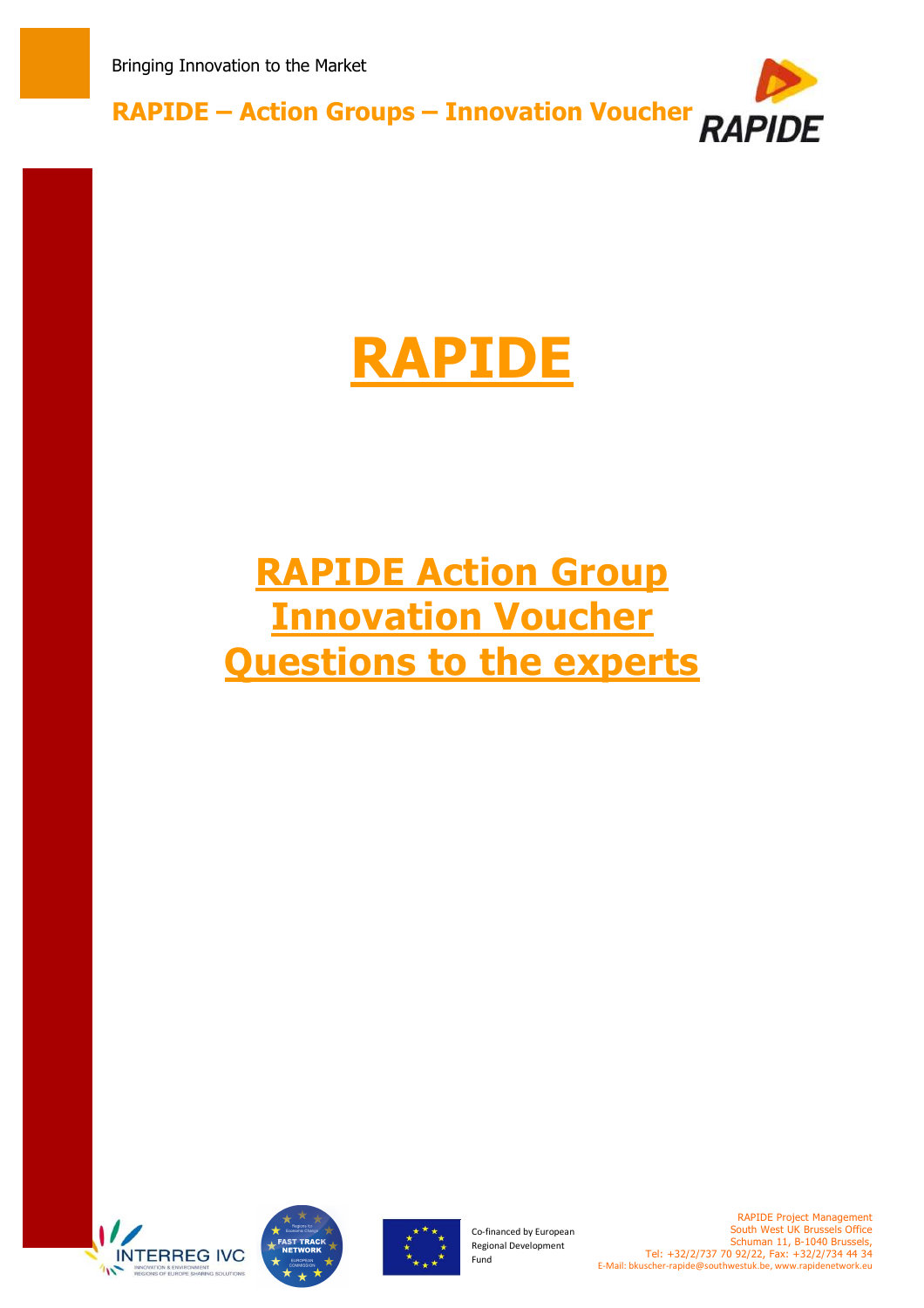

### **RAPIDE Action Group Innovation Voucher**

In the first meeting in June 2009 the RAPIDE Action Group on Innovation Vouchers identified 7 subthemes which needed to be followed up by the individual partners.

- **1. Accreditation of service providers**
- **2. VAT Tax for universities. Especially in the Polish case the Universities have difficulties to sell their services via an Innovation Voucher. They risk getting a totally different taxation status.**
- **3. Who is giving the vouchers, should the one giving the money decide who gets the money?**
- **4. Marketing how to get the SME's to the vouchers. Different ways of distribution**
- **5. The measurability of assessment and indicators. What are successful ways to assess the impact of innovation voucher schemes?**
- **6. Usage of the Innovation Voucher across the border and ways around the laws that prohibit this**
- **7. Financing is different in every country. What are the possibilities for the cash flow to the invoice/service provider**

Each partner prepared a 2 page document including a short description of the current situation and different possibilities.

At the second meeting in August the partners discussed the documents in detail and formulised some questions for further discussion and clarification at the expert meetings in Brussels on October 6 and 7.

Included partners are:

**Milan Darak – Presov, Slovakia Mark Dennis – Lapland, Finland Rafal Modrzewski – Kujawsko-Pomorskie, Poland Norbert Grasselli – Eszak-Alföld, Hungary Melinda Matrai – Eszak-Alföld, Hungary Nikos Thomopoulos – MA, Region of Western Greece Benjamin Kuscher – RAPIDE** 





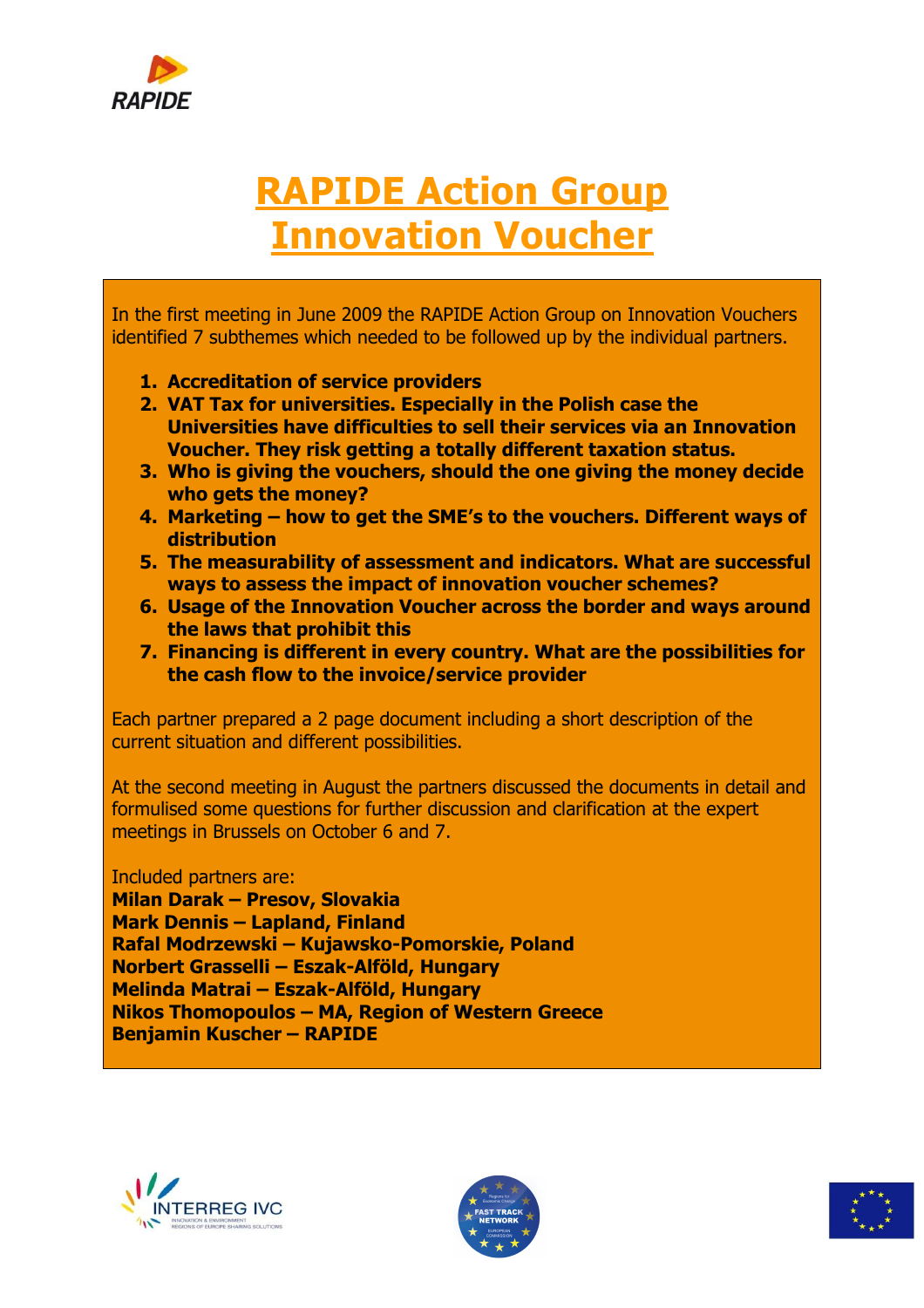

#### **1. Accreditation and assessment of service providers**

- Would you include only public or also private service providers?
	- i. Why?
	- ii. How do you select?
- Can the SME bring its own consultancy firm and get it accredited immediately?
- Do you evaluate the services of the service providers?
	- i. Samples or all?
	- ii. How?
		- Is the assessment done by an in house administrator or by an expert panel?
- If the service provider is not working well for example they are using the money for other purposes then they are supposed to how is it corrected? Should they be liable to pay back the money? Or If the project the service provider under takes is not successful how can the money be recuperated from the service provider?

#### **2. VAT Tax for universities**

• Do you face taxation problems when publicly funded universities are providing services to private companies?

#### **3. Who is giving the vouchers, should the one giving the money decide who gets the money?**

• The principle is that the decision on giving the voucher should be as fast as possible. Therefore it should be avoided to include to many institutions into the decision process. Nevertheless the finance department is not always the best unit to assess the potential beneficiary or the service provider. How do you organise the decision process until the payment?

#### **4. Marketing – how to get the SME's to the vouchers. Different ways of distribution**

- Since innovation vouchers should be small, fast and flexible it can be understood as a first entry point for SMEs to innovation. However often only a very limited number of SMEs are using this service. To change this, the access to innovation voucher must be as easy and unbureaucratic as possible. Further the SMEs have to know about it. How do you spread the knowledge about the voucher scheme?
- How the SMEs get the voucher?